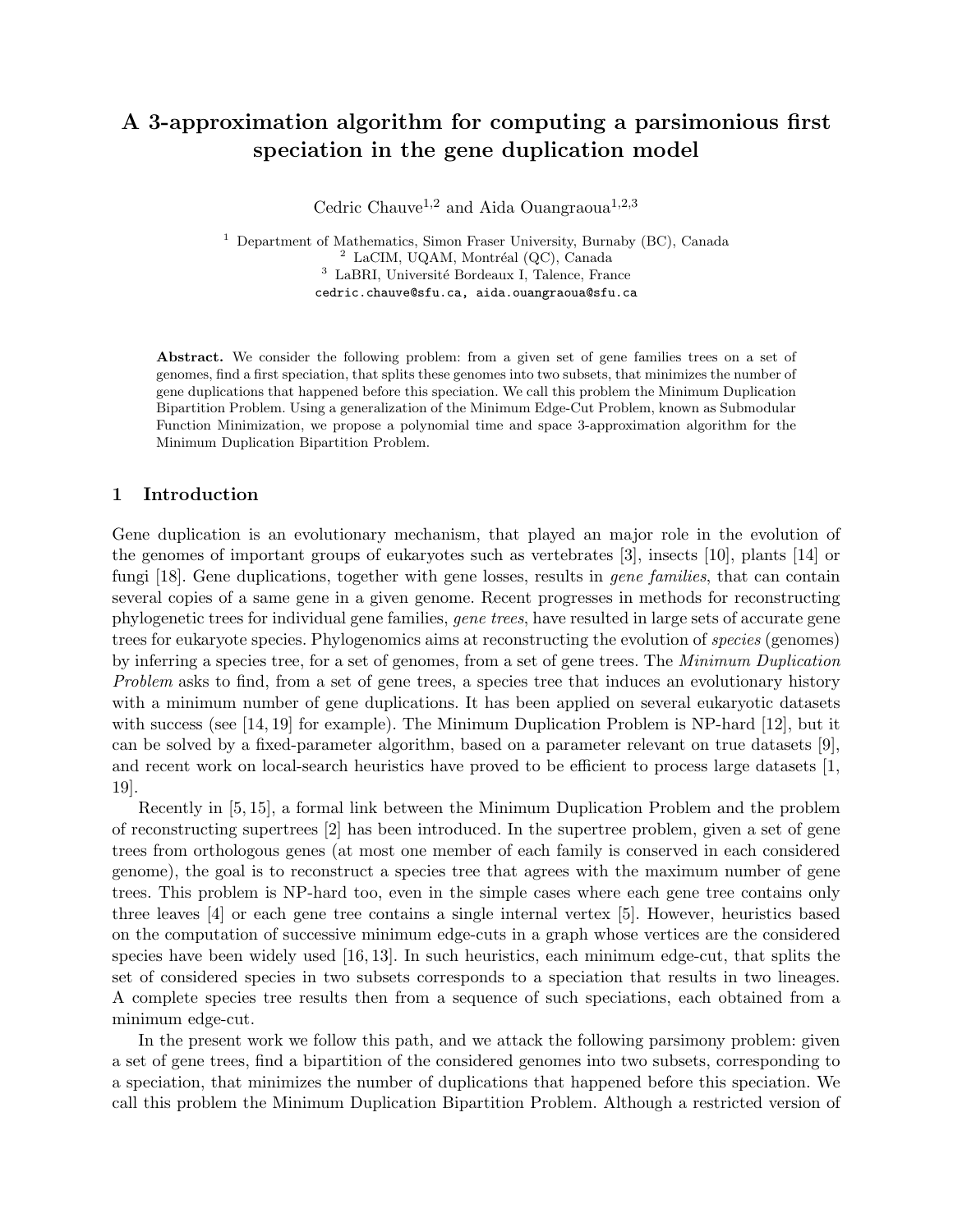the more general Minimum Duplication Problem, it leads, as for supertrees, to a natural greedy heuristics to reconstruct a species tree from a set of gene trees. Our main result is a polynomial time and space 3-approximation algorithm for the the Minimum Duplication Bipartition Problem. Our algorithm relies on a well-known generalization of the Minimum Edge-Cut Problem, Submodular Function Minimization [6].

We first define, in Section 2, gene trees, species trees and duplications, then the Minimum Duplication Problem and Minimum Duplication Bipartition Problem. In Section 3 we show how the Minimum Duplication Bipartition Problem can be described both in terms of prefix of the gene trees and of a variant of the classical Minimum Edge-Cut Problem, namely the Minimum Labeled-Edge-Cut Problem. This problem is NP-hard in general, but we show in Section 4 how a variant can be solved via Submodular Function Minimization, that leads to an approximation algorithm for the Minimum Duplication Bipartition Problem, with ratio two times the optimal plus one: if an optimal first speciation implies  $k$  gene duplications, our algorithm returns, in polynomial time and space, a bipartition that implies at most  $2k + 1$  duplications. In Section 5, we describe some properties of the set of all optimal bipartitions.

# 2 Preliminaries

Gene and species trees. Let  $\mathcal{G} = \{1, 2, ..., k\}$  be a set of integers representing k different genomes (species). A species tree on G is a tree with exactly k leaves, where each  $i \in \mathcal{G}$  is the label of a single leaf. A tree is binary if every internal vertex has exactly two children. A gene tree on  $\mathcal G$  is a binary tree where each leaf is labeled by an integer from  $\mathcal{G}$ . A gene tree is a formal representation of a phylogenetic tree of a gene family, where each leaf labeled i represents a member (gene) of the gene family located on genome i.

Given a vertex x of a binary tree T, we denote by  $L(x)$  (resp.  $L(T)$ ) the subset of G defined by the labels of the leaves of the subtree of T rooted in x (resp. the labels of the leaves of T). We denote by  $x_l$  and  $x_r$  the two children of x if x is not a leaf.

The Minimum Duplication Problem. Given a gene tree G and a, possibly non-binary, species tree S on  $\mathcal G$ , the LCA mapping M maps vertices of G to vertices of S as follows: for a vertex x of G,  $M(x) = v$  is the unique vertex of S such that  $L(x) \subseteq L(v)$  and v is a leaf of S or  $L(x)$  is not included in the leaf set of any child of  $v$ . A vertex  $x$  of  $G$  is then a *duplication with respect to* S if  $M(x) = M(x_r)$  and/or  $M(x) = M(x_l)$ ; otherwise, x is called a speciation (see Appendix for more details on the evolutionary events implied by the LCA mapping). A duplication  $x$  of  $G$  is said to precede the first speciation if  $M(x) = r(S)$ , the root of S. The same definitions apply to a forest F of gene trees on G. The duplication cost of F given S denoted by  $d(F, S)$  is the number of vertices in F that are duplications with respect to S. It is well known that  $d(F, S)$  is the minimum number of gene duplication events required in any evolution scenario that resulted in  $F$  (see [7, 5] and references there), which leads to the following optimization problem.

MINIMUM DUPLICATION PROBLEM (MDP):

**Input:** A gene tree forest F on  $\mathcal{G}$ ;

**Output:** A binary species tree S on G such that  $d(F, S)$  is minimum.

The Minimum Duplication Problem with multiple gene trees is NP-complete [12], and there is no known approximation algorithm for this problem, although a fixed-parameter tractable algorithm has been proposes in [9].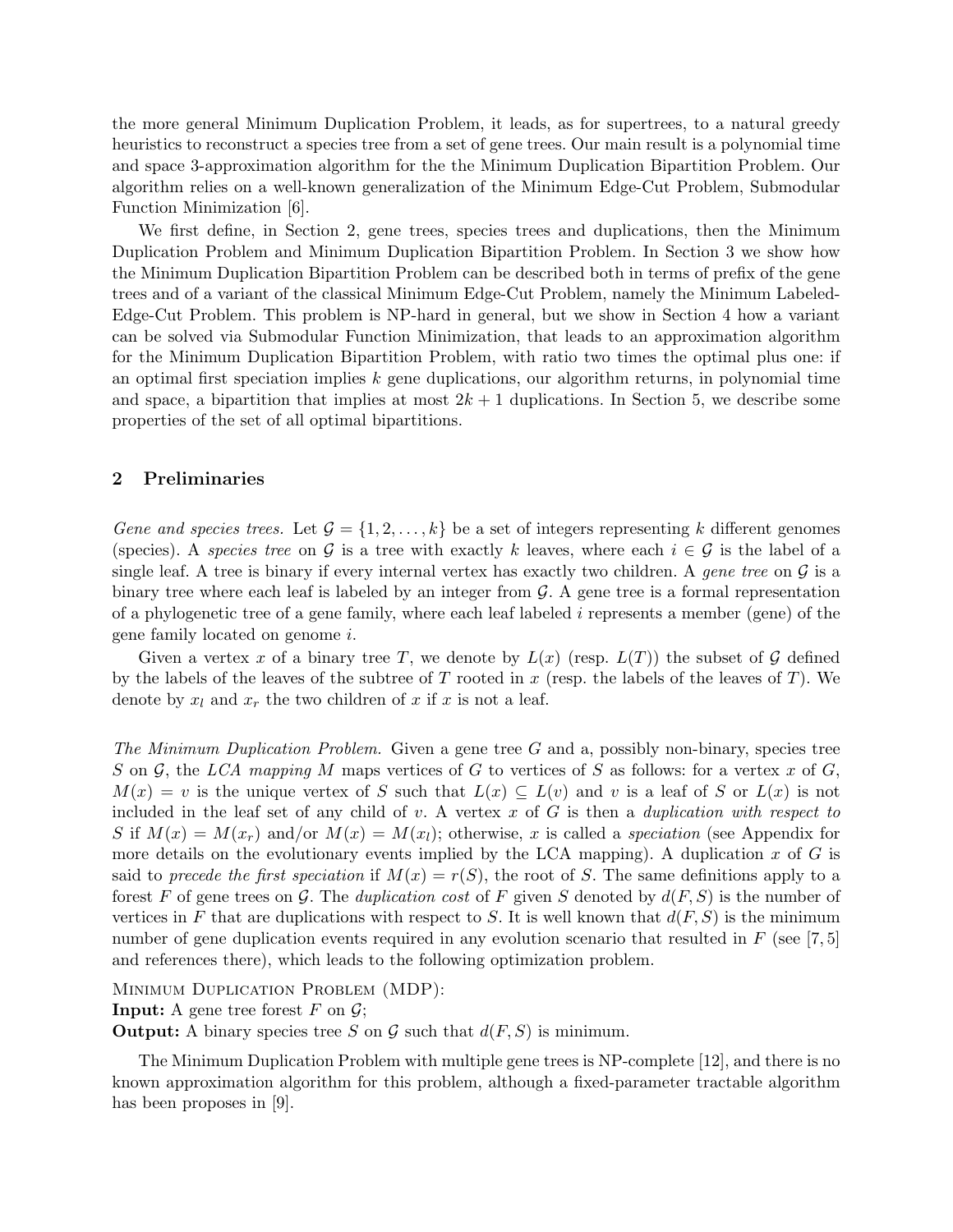A restriction to the first speciation: the Minimum Duplication Bipartition Problem. A bipartition B on G is a species tree on G containing only three internal vertices, the root v and its children  $v_l$ and  $v_r$ , and such that  $L(v_l) \cap L(v_r) = \emptyset$  ( $v_l$  and  $v_r$  are possibly non-binary vertices). From now, we always denote by  $v$  the root of a bipartition  $B$ . As the way vertices of a gene tree forest  $F$  were labeled as duplication or speciation for a given species tree did not require that this species tree is binary, they apply without changes to bipartitions, as do the notion of duplication in  $F$  preceding the first speciation of B. We denote by  $d_1(F, B)$  the number of duplications that precedes the first speciation with respect to a bipartition B. This leads to the following optimization problem, that is a restriction of MDP where the parsimony assumption is restricted to the duplications that precedes the first speciation:

Minimum Duplication Bipartition Problem (MDBP):

**Input:** A gene tree forest  $F$  on  $\mathcal{G}$ ;

**Output:** A bipartition B on G such that  $d_1(F, B)$  is minimum.

The motivation for this problem follows a remark in [5] that MDP is in fact a slight variant of a supertree problem (see also [15] that explores the link between gene duplications and supertrees), and the fact that greedy heuristics for hard supertree problems based on computing successive speciations events have proved to be effective [16, 2]. Indeed, given a bipartition B for a forest F of gene trees, removing all vertices x such that  $L(x)$  contains leaf labels both from  $L(v_l)$  and  $L(v_r)$ results in two sets of trees: one set of trees,  $F_l$ , with leaves that belong only to  $L(v_l)$  and one,  $F_r$ , with leaves from  $L(v_r)$ . These two forests of gene trees can then be considered independently similarly to F, which defines a greedy heuristic to compute a binary species tree (see [16, 13, 5]).

We conclude these preliminaries with three obvious, but very useful, properties related to duplication vertices of a forest of gene trees F.

*Property 1.* Let F be a gene trees forest on G and x a vertex of F.

- 1. If  $L(x_l) \cap L(x_r) \neq \emptyset$  is a duplication vertex with respect to any species tree S (including bipartitions). Such a vertex is called an apparent duplication.
- 2. Given a bipartition B on  $\mathcal{G}$ , with root v, x is a duplication with respect to B that precedes the first speciation if and only if there exists a pair  $(s,t) \in L(v_l) \times L(v_r)$  such that  $(s,t) \in L(x_l)^2$ or  $(s, t) \in L(x_r)^2$ .
- 3. Given a bipartition  $B$  on  $\mathcal{G}$ , if  $x$  is a duplication with respect to  $B$  that precedes the first speciation, then every ancestor of  $x$  is too.

## 3 Prefix of gene trees and Minimum Labeled-Edge Cut

### 3.1 Minimum Labeled-Edge-Cut.

Given a connected graph  $H = (V, E)$ , an edge-cut of H is an edge set  $E' \subseteq E$  whose removal disconnects the graph H, and the *size* of an edge-cut  $E'$  is the number of edges in  $E'$ . A bipartition B on the vertices of H induces a unique edge-cut of H denoted by  $E(B)$  and composed of the edges  $(s, t) \in E$  such that  $s \in L(v_l)$  and  $t \in L(v_r)$ . The *Minimum Edge-Cut Problem* is to find of a bipartition on the vertices of  $H$  inducing an edge-cut of  $H$  of minimum size. It can be solved in linear time [17].

If the edges of H are labeled on a given alphabet A, the *label-size* of an edge-cut E' of H is the size of the subset of  $A$  defined by the labels of the edges in  $E'$ . The following problem is a natural variant of the Minimum Edge-Cut Problem: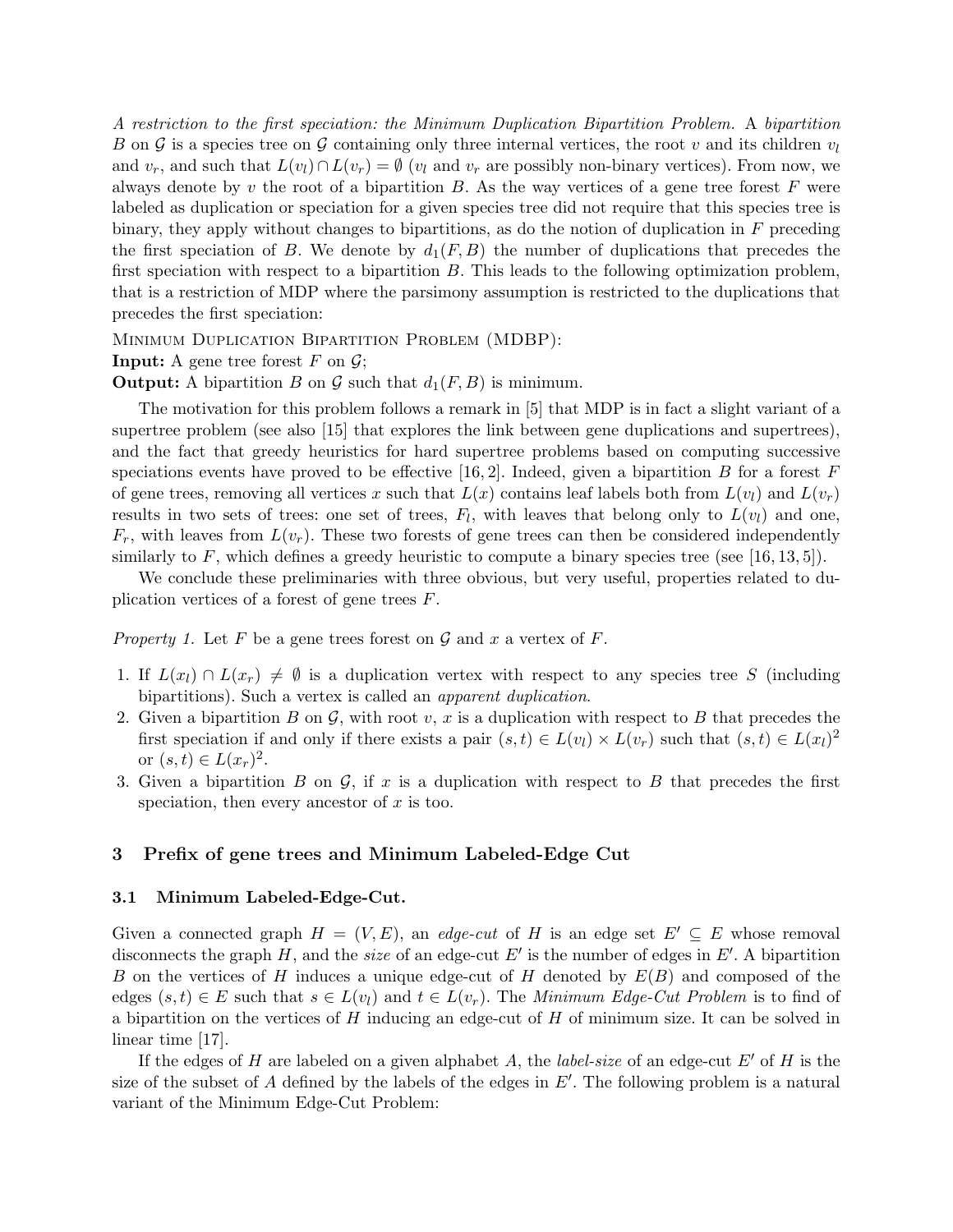Minimum Labeled-Edge-Cut Problem:

**Input:** A connected edge-labeled graph  $H = (V, E);$ 

**Output:** A bipartition B on V such that the label-size of the edge-cut  $E(B)$  of H induced by B is minimum.

We now show how to reduce MDBP to a Minimum Labeled-Edge-Cut Problem. Let  $F$  be a gene tree forest with m internal nodes. We label each internal vertex of  $F$  using a unique integer of  $A = \{1, \ldots, m\}$ : no two internal vertices can have the same label. We then associate to F an edge labeled graph  $H(F) = (V, E)$  as follows:

- the set V of vertices of  $H(F)$  is the set  $L(F)$  of labels of leaves of F,
- there is an edge between vertices s and t, labeled by  $a \in A$  if and only if the unique internal vertex x of F labeled by a is such that  $(s,t) \in L(x_l)^2$  or  $(s,t) \in L(x_r)^2$ .

**Lemma 1.** Let F be a gene tree forest on G and  $H(F) = (V, E)$  the edge-labeled graph associated to F. If B is a bipartition on  $L(F)$  then the cost  $d_1(F, B)$  of B is also the label-size of the edge-cut  $E(B)$  of H induced by B.

*Proof.* If  $E(B)$  contains an edge  $(s, t)$  labeled with  $a \in A$ , then, from Property 1.2, the vertex of  $F$  labeled by a is a duplication that precedes the first speciation. Conversely, if a is the label of duplication that precedes the first speciation then there is an edge  $(s, t)$  in  $E(B)$  labeled with a.  $\Box$ 

We conclude this section by some facts on the complexity of the Minimum Labeled-Edge-Cut Problem. It is naturally linked to another labeled edge-cut problem, the Minimum Label-Cut problem. Given a connected edge-labeled graph  $H = (V, E)$  with edges labeled on a set of labels A, a label-cut of H is a subset A' of A such that the removal of all edges of labels in A' disconnects H and the size of  $A'$  is the number of labels contained in  $A'$ . The Minimum Label-Cut problem is then defined as follows:

Minimum Label-Cut problem: **Input:** A connected edge-labeled graph  $H = (V, E)$ ; **Output:** A label-cut  $A'$  of  $H$  whose size is minimum.

Lemma 2. An edge-labeled graph has a Minimum Labeled-Edge-Cut of label-size k if and only if it has a Minimum-Label-Cut of size k.

Lemma 2 follows obviously from the definition of the two problems. It has been shown that the Minimum Label-Cut Problem is NP-hard when a pair of vertices that should be separated by the edge-cut induced by  $A'$  is given [11]. Lemma 2 implies that the same holds for the Minimum Labeled-Edge-Cut Problem. Note however that even the hardness of the general Minimum Labeled-Edge-Cut Problem would not directly imply the hardness of MDBP as not any graph can be the graph  $H(F)$  obtained from a gene trees forest F.

## 3.2 Prefixes of gene tree forests.

We now describe an alternative point of view on parsimonious first speciations, that does not consider the graph  $H(F)$ , but directly the gene trees.

A prefix of a tree is a set I of vertices such that, if  $a \in I$ , then every ancestor of a belongs to I. From Property 1.3, given a gene tree forest F, a bipartition B on  $L(F)$ , with root v, induces a unique prefix of  $F$  composed of the set of duplications in  $F$  that precedes the first speciation. Conversely, a prefix I of F induces a partition  $P(I)$  of  $L(F)$  as follows: two species are in the same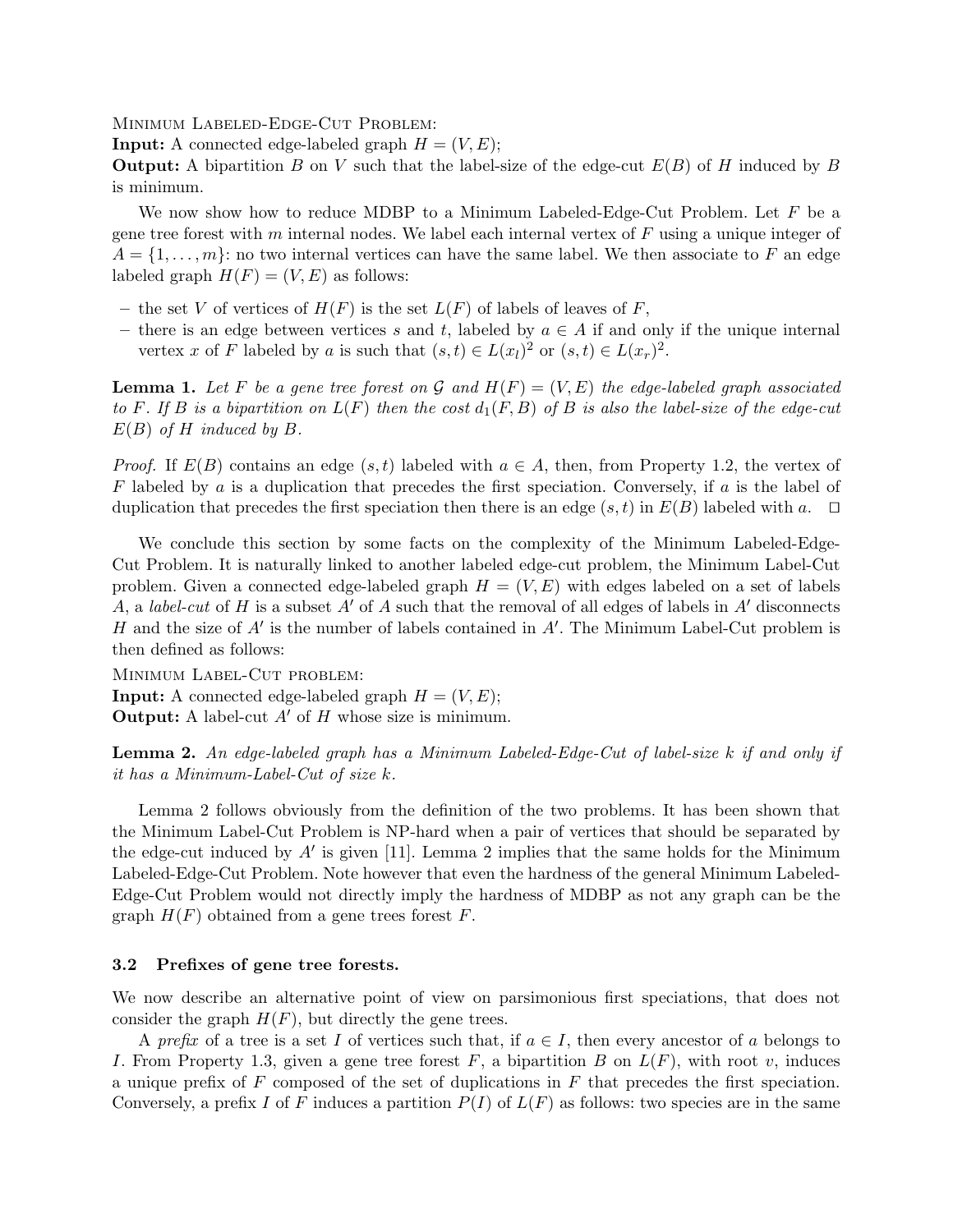part of  $P(I)$  if and only if they belong to the same connected component in the graph obtained from  $H(F)$  by removing all edges corresponding to vertices in the prefix.  $|P(I)|$  denotes the number of parts of  $P(I)$ . We now introduce an optimization problem related to prefixes of gene tree forests.

Minimum Duplication Prefix Problem (MDPP):

**Input:** A gene tree forest  $F$  on  $\mathcal{G}$ ;

**Output:** A minimum size prefix I of F such that  $|P(I)| \geq 2$ .

**Lemma 3.** Given a gene tree forest F and the edge-labeled graph  $H(F)$  associated to F, the minimum label-size of an edge-cut of  $H(F)$  is equal to the minimum size of a prefix I of F such that  $|P(I)| \geq 2.$ 

*Proof.* An edge-cut E' of  $H(F)$  induces a bipartition on  $L(F)$  inducing a prefix I of F such that  $|P(I)| \geq 2$  and the size of I is the label-size of E'. Conversely, given a prefix I of F such that  $|P(I)| \geq 2$ , any bipartition  $B = (L_1, L_2)$  of  $L(F)$  such that any part of  $P(I)$  is included either in  $L_1$  or in  $L_2$  induces an edge-cut  $E(B)$  of  $H(F)$  whose label-size is less or equal to the size of I.  $\Box$ 

## 4 A polynomial 3-approximation via submodular function minimization

We show now how, by defining, from  $F$ , a slightly different graph than  $H(F)$ , the Minimum Labeled-Edge-Cut Problem can be solved, for such graphs, in polynomial time and give a 3-approximation for MDBP.

#### 4.1 Cut-set and submodular function

A submodular function is a set function  $f: 2^V \to \mathbb{R}$  defined from the subsets of a finite set V to the set of real numbers R such that for any subsets A and B of V,  $f(A) + f(B) > f(A \cup B) + f(A \cap B)$ . The set V is then called the *ground set* of  $f$ .

Several combinatorial optimization problems have been linked to submodular functions [6]. Given a submodular function  $f$ , the following optimization problem, that can be solved using combinatorial polynomial time algorithms [8], is often considered:

Submodular Function Minimization (SFM) Problem:

**Input:** A submodular function  $f: 2^V \to \mathbb{R}$  with ground set V;

**Output:** A subset  $V'$  of V such that  $f(V')$  is minimum.

The Minimum Edge-Cut problem is a special case of SFM: given a graph  $H = (V, E)$ , if  $g(X)$ denotes the size of the edge-cut  $E(B)$  induced by the bipartition B on V such that  $L(v_l) = X$  and  $L(v_r) = V - X$ , then the cut-set function g is a submodular function. The problem of minimizing g is then the Minimum Edge-Cut problem on H.

The Minimum Labeled-Edge-Cut problem can also be reduced to a Set Function Minimization: given an edge-labeled graph  $H = (V, E)$ , we associate to H the cut-set function  $f(H) : 2^V \to \mathbb{R}$ defined from the subsets of V to R such that, for any subset X of V,  $(f(H))(X)$  is the label-size of the edge-cut  $E(B)$  induced by the bipartition B on V such that  $L(v_l) = X$  and  $L(v_r) = V - X$ . It is then easy to see that solving the Minimum Labeled-Edge-Cut problem on H can be achieved by minimizing  $f(H)$ . However, the cut-set function induced by the edge-labeled graph associated to a gene tree forest  $F$  is not always submodular, as we show now.

We describe now a property of the cut-set function for the Minimum Labeled-Edge-Cut Problem that will be crucial in designing an approximation algorithm for MDBP. Given two subsets A and B of  $L(F)$ , we define the following sets of labels: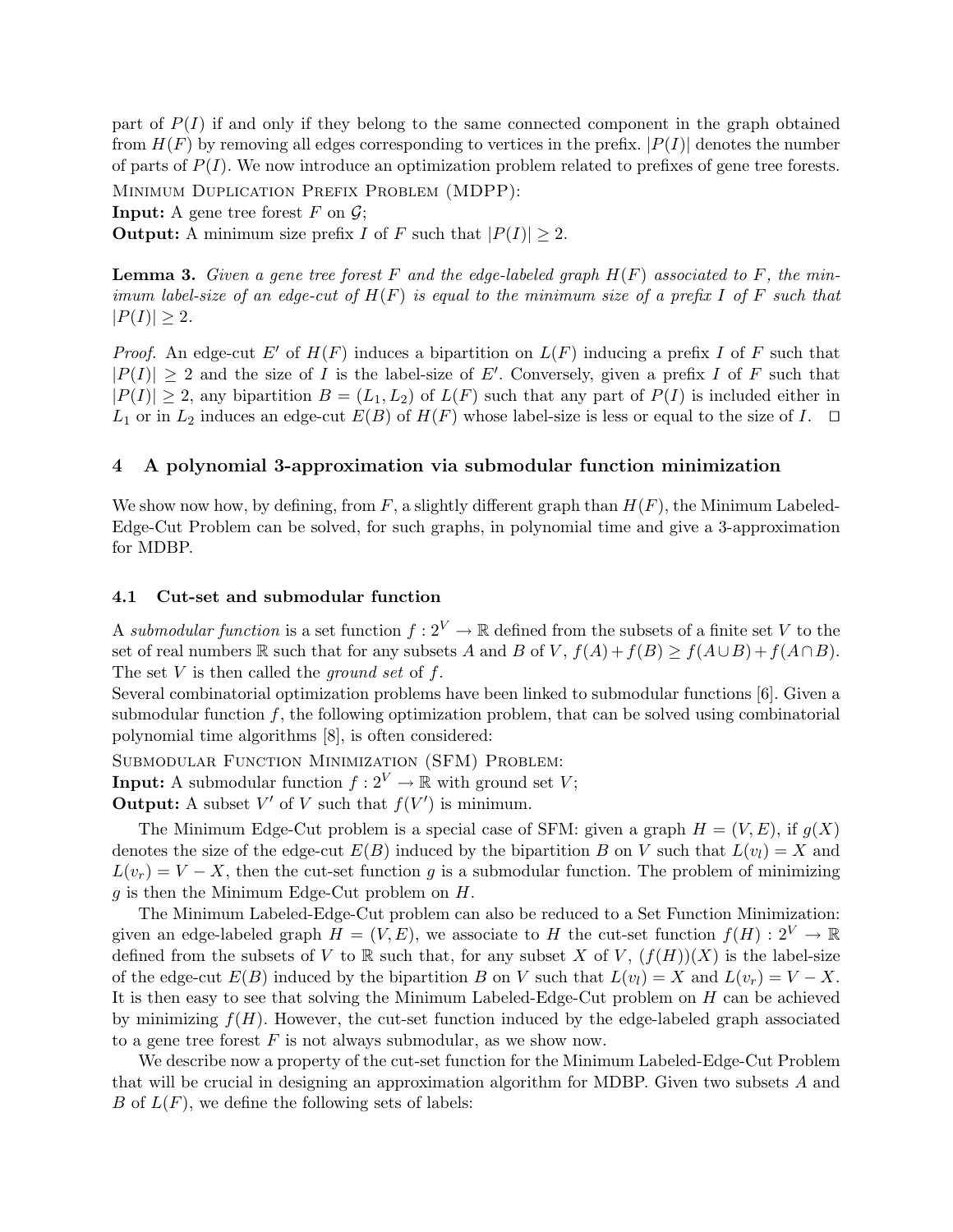- AB is the set of labels of edges  $(s, t)$  in  $H(F)$  such that  $s \in A B$  and  $t \in B A$ ,
- $C_1$  is the set of labels of edges  $(s, t)$  in  $H(F)$  such that  $s \in A \cap B$  anthe d  $t \notin A \cup B$ ,
- $-A_1$  is the set of labels of edges  $(s, t)$  in  $H(F)$  such that  $s \in A B$  and  $t \notin A \cup B$ ,
- $B_1$  is the set of labels of edges  $(s, t)$  in  $H(F)$  such that  $s \in B A$  and  $t \notin A \cup B$ ,
- AC is the set of labels of edges  $(s, t)$  in  $H(F)$  such that  $s \in A \cap B$  and  $t \notin B A$ ,
- BC is the set of labels of edges  $(s, t)$  in  $H(F)$  such that  $s \in A \cap B$  and  $t \notin A B$ .

**Lemma 4.** If the cut-set function  $f' = f(H(F))$  induced by  $H(F)$  is not a submodular function then there exists at least one internal vertex x of F labeled a and two subsets A and B of  $L(F)$ such that:

- (1)  $a \in A_1 \cap AC$  and  $a \notin AB \cup C_1 \cup BC \cup B_1$  or
- (2)  $a \in B_1 \cap BC$  and  $a \notin AB \cup C_1 \cup AC \cup A_1$ .

and x is necessarily a node which is not an apparent duplication.

*Proof.*  $f'(A) + f'(B) = |AB \cup C_1 \cup A_1 \cup AC| + |AB \cup C_1 \cup B_1 \cup BC|$ .  $f'(A \cup B) + f'(A \cap B) = |C_1 \cup A_1 \cup B_1| + |C_1 \cup AC \cup BC|.$ 

Any label a of a vertex of F that belongs to more than two or only one of the six sets  $(A_1, A_2)$  $B_1, C_1, AB, AC, BC$  contributes in  $f'(A) + f'(B)$  with a weight that is greater or equal to its contribution in  $f'(A \cup B) + f'(A \cap B)$ . If a belong to exactly two of the sets, then its contribution  $C_1$  in  $f'(A) + f'(B)$  is at least its contribution  $C_2$  in  $f'(A \cup B) + f'(A \cap B)$  except when these sets are  $A_1$  and  $AC$ , or  $B_1$  and  $BC$ . In these case  $C_1 = 1$  and  $C_2 = 2$ .

The label of vertex x can not belong to only two sets if x is an apparent duplication.  $\square$ 

#### 4.2 A submodular modification

Lemma 4 suggests a modification of the definition of the edge-labeled graph  $H(F)$  associated to a gene tree forest  $F$  such that properties (1) and (2) never hold, which leads to a cut-set function that is submodular. Given a gene tree forest  $F$  on  $\mathcal G$  with a labeling of its internal vertices using a set of label A, we now associate to F, the graph  $I(F) = (V, E)$  defined as follows:

- $-V = L(F),$
- there is an edge  $(s, t)$  in E, labeled with  $a \in A$  if and only if there exists a vertex x in F such that
	- either  $(s,t) \in L(x_l)^2$  or  $(s,t) \in L(x_r)^2$
	- or  $(s,t) \in L(x)^2$  and x is not an apparent duplication.

**Lemma 5.** Given a gene tree forest F, the cut-set function  $f(I(F))$  associated to  $I(F) = (V, E)$ is a submodular function.

*Proof.* Properties (1) and (2) of Lemma 4 never hold.  $\square$ 

It follows from Lemma 5 that the minimization of  $f(I(F))$  can be solved in polynomial time. The following theorem shows that it provides a 3-approximation algorithm for MDBP.

**Theorem 1.** Given a gene tree forest F with n vertices, on a set of k genomes, and the modified graph  $I(F) = (V, E)$  associated to F, if c is the minimum value of the cut-set function  $f' = f(I(F))$ and d is the minimum cost  $d_1(F, B)$  associated to a bipartition B on  $V = L(F)$ , then  $c \leq 2 * d + 1$ . Moreover, c can be computed in  $O(k^6 n \log(kn))$  time.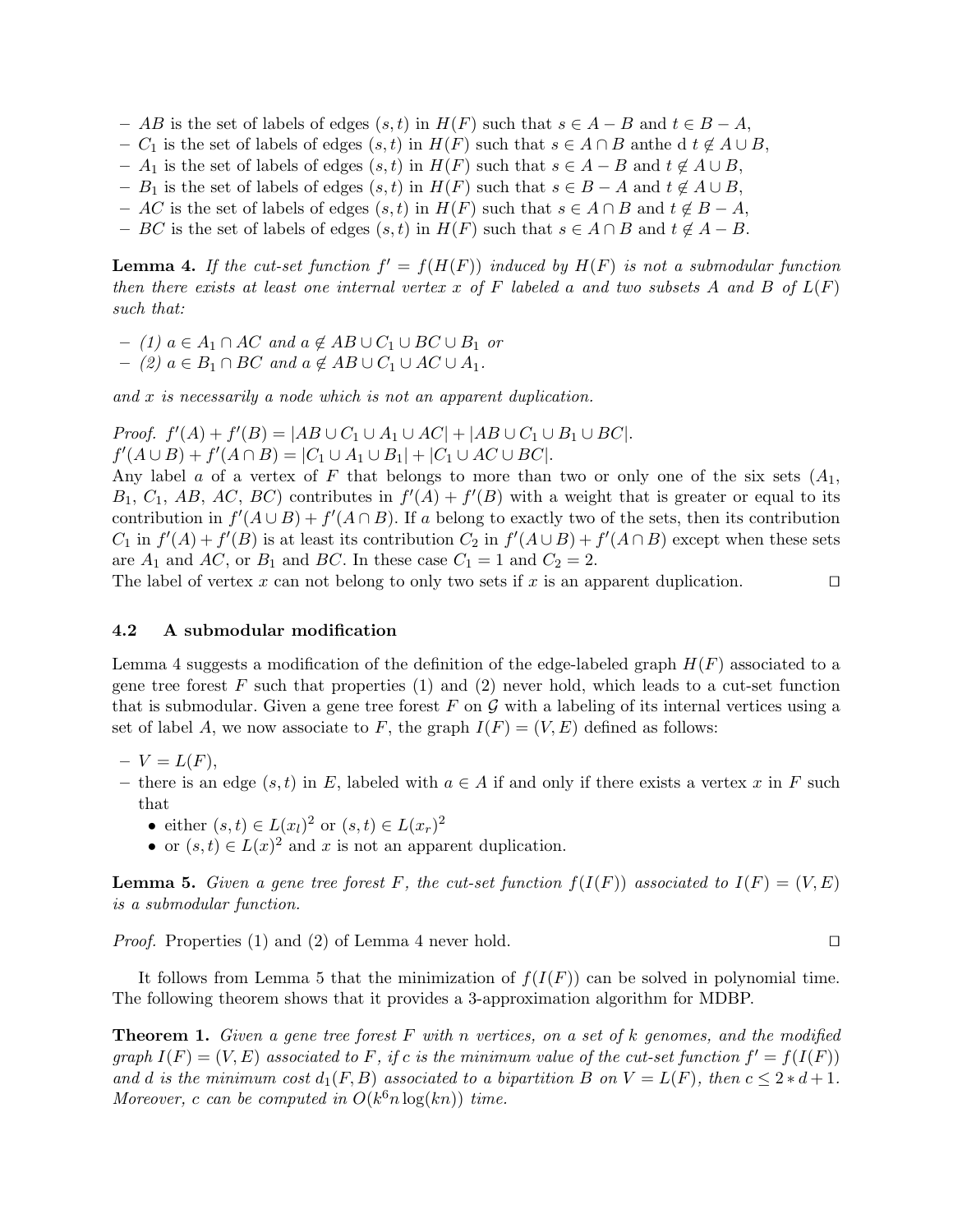*Proof.* Let d be the minimum cost of a bipartition on  $V = L(F)$  and let us consider a bipartition B on V such that  $d_1(F, B) = d$ . If  $X = L(v_l)$ , then by definition  $f'(X)$  is the number of vertices x in F such that there exists a couple  $(s, t) \in X \times (V - X)$  such that:

- $(1)$   $(s,t) \in L(x_l)$  or  $(s,t) \in L(x_r)$  or
- $(2)$   $(s,t) \in L(x)$  and x is not an apparent duplication.

Moreover, any vertex y of F that is a strict ancestor of a vertex satisfying  $(1)$  or  $(2)$ , satisfies (1). Then, the vertices of F satisfying (1) or (2) form a prefix I of F such that only leaves of I can satisfy (2). This induces that if p is the number vertices of F satisfying (1) then  $f'(X) \leq 2*p+1$ (since the number of leaves of a binary tree having i internal vertices is  $i+1$ ). Finally, by definition, the cost  $d_1(F, B)$  of B is equal to p and then  $p = d$ .

The complexity follows from the algorithm described in  $[8]$ .

# 5 The set of all optimal solutions

A common approach in the Minimum Edge-Cut based algorithms used for supertrees problem is to seek not only a single parsimonious bipartition on the set of genomes, but all possible ones. The problem is then finding not one optimal bipartition on the set of species, but a partition compatible with all optimal bipartitions [16, 13].

Given a gene tree forest F, the partition of  $L(F)$  compatible with all optimal solutions of MDBP is such that two elements of  $L(F)$  are in the same part if and only if they belong to the same part in all optimal bipartitions. This partition is denoted by  $\mathcal{P}\mathcal{B}(F)$ . From the point of view of gene trees prefixes, there can also be several optimal solutions for MDPP. The unique partition of  $L(F)$ compatible with all optimal solutions of MDPP is such that two elements of  $L(F)$  are in the same part if and only if they belong to the same part in all partitions induced by optimal prefixes. This partition is denoted by  $\mathcal{PP}(F)$ .

**Proposition 1.** Given a gene tree forest F,  $\mathcal{PB}(F) = \mathcal{PP}(F)$ .

*Proof.* This result is straightforward consequence of the definition of  $\mathcal{P}\mathcal{B}(F)$  and  $\mathcal{P}\mathcal{P}(F)$  since the set of edges that belong to a minimum label-size edge-cut of  $H(F)$  is exactly the set of edges that have a label belonging to a minimum size label-cut of  $H(F)$ .

For the classical Minimum Edge-Cut problem, the problem of computing the unique partition of the set of vertices of a graph compatible with all minimum edge-cuts can be reduced to a decision problem on edges of the graph that can be solved efficiently [17]. We generalize it below, and give also an equivalent formulation in terms of gene trees prefixes:

MINIMUM DUPLICATION BIPARTITION EDGE PROBLEM:

**Input:** A graph  $G$  and an edge  $e$  of  $G$ ;

Output: Does e belong to a minimum label-size edge-cut of G.

Minimum Duplication Prefix Vertex Problem:

**Input:** A gene tree forest  $F$  and a vertex  $a$  of  $F$ ;

**Output:** Does a belong to a minimum size prefix I of F such that  $|P(I)| > 2$ .

**Lemma 6.** Given a gene tree forest F, computing  $\mathcal{P}\mathcal{B}(F)$  can be reduced to solving the Minimum Duplication Bipartition Edge Problem for each edge  $(s,t)$  of  $H(F)$  or the Minimum Duplication Prefix Vertex Problem for each vertex a of F.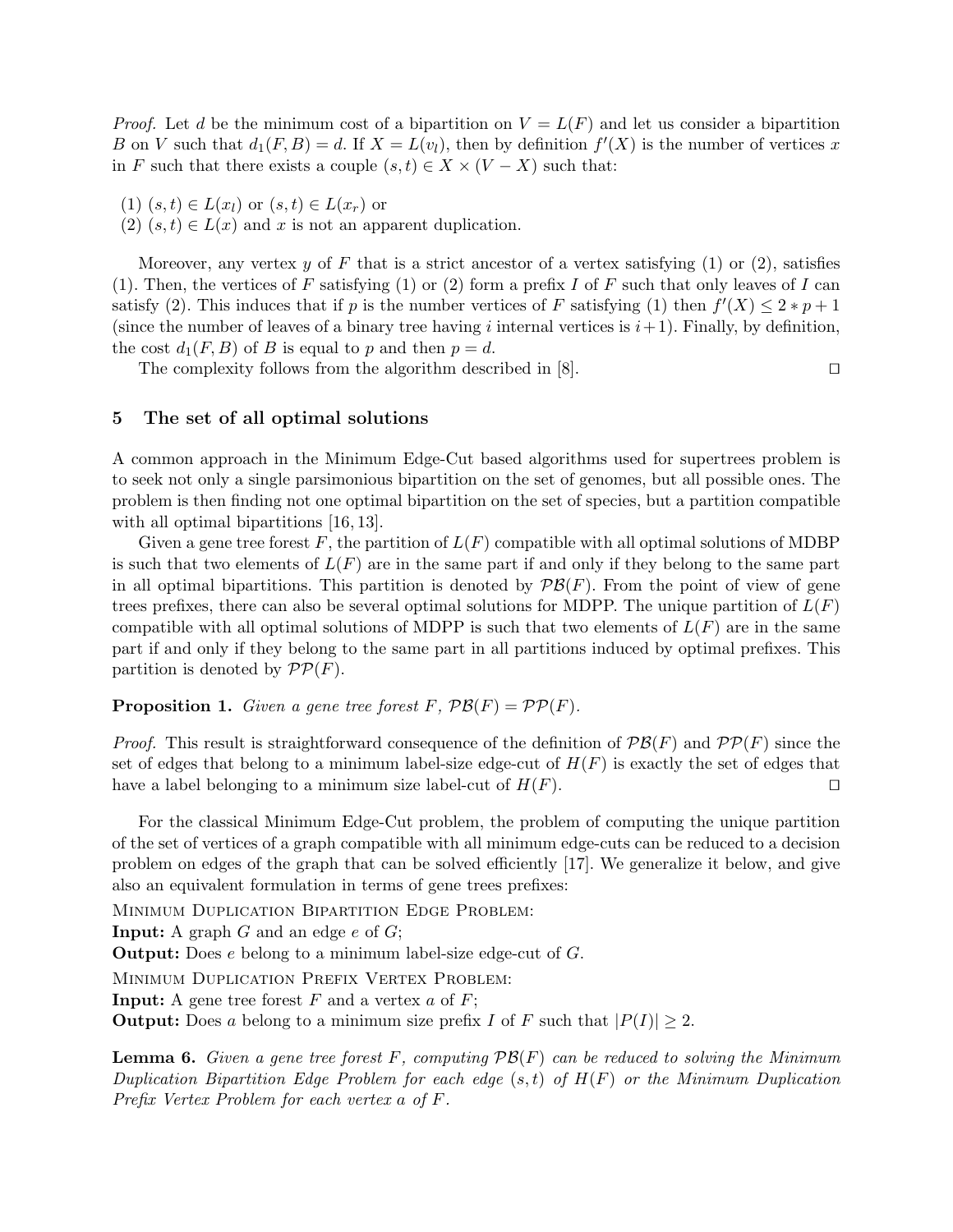*Proof.* The partition  $\mathcal{PB}(F)$  is such that two elements of  $L(F)$  are in the same part if and only if they belong to the same connected component in the graph obtained from  $H(F)$  after removing all edges belonging to a minimum label-size edge-cut of  $H(F)$ . The equivalence with the Minimum Duplication Prefix Vertex Problem follows immediately from Proposition 1.  $\Box$ 

## 6 Conclusion

We showed that computing a parsimonious first speciation in the gene duplication model can be approximated in polynomial time with a ratio of 3. As far as we know this is the first time a constant approximation algorithm is proposed in relation with the problem of inferring species trees using gene duplications. This result was obtained by describing it in terms of edge-cuts in particular graphs, that can be computed in polynomial time through submodular functions minimization.

The complexity status of the Minimum Duplication Bipartition Problem is still open, but its relationship to the Minimum Label-Cut Problem, together with the fact the corresponding cut-set function is not submodular seems to indicate it is NP-hard. As for classical minimum edge-cut, this question is strongly related to the question of the complexity of deciding if a single edge of a graph belongs to a minimum labeled-edge-cut, or if an edge label belongs to a minimum label-cut. From an algorithmic point of view, there is still a large gap between the near linear time complexity of the simple Minimum Edge-Cut Problem and the high complexity of our version of the Minimum Labeled-Edge-Cut Problem. In order to make the approximation algorithm we propose useful in a practical context, some advances on the complexity of the Minimum Labeled-Edge-Cut Problem are necessary.

Finally, it is important to remark that all these questions have been described in terms of edgecuts in a graph defined by a gene tree forest, but not all graphs can be induced by a gene trees forest. Hence, for our particular purpose, if one hopes to show the problems we introduced are tractable, it is probable that we should use specific properties of these graphs. Alternatively, using prefixes of gene trees could be a way to attack these questions.

Acknowledgements. Work supported by an NSERC Discovery grant to C.C. and a fellowship from the ANR BRASERO project (ANR-06-BLAN-0045) for A.O. We thank Tamon Stephen for pointing to the link with submodular function minimization.

# References

- 1. M.S. Bansal, J.G. Burleigh, O. Eulenstein and A. Wehe. Heuristics for the gene-duplication problem: A  $\Theta(n)$ speed-up for the local search. In RECOMB 2007, LNCS 4453, pp.238–252. Springer-Verlag.
- 2. O.R.P Bininda-Edmonds (ed). 2004. Phylogenetic supertrees: Combining information to reveal the Tree of Life. Kluwer.
- 3. T. Blomme, K. Vandepoele, S. De Bodt, C. Silmillion, S. Maere, Y. van de Peer. 2006. The gain and loss of genes during 600 millions years of vertebrate evolution. Genome Biol. 7:R43.
- 4. D. Bryant. 1997. Hunting for trees, building trees and comparing trees: theory and methods in phylogenetic analysis. Ph.D. thesis, Dept. of Math., Univ. of Canterbury, New Zealand.
- 5. C. Chauve and N. El-Mabrouk. 2009. New perspectives on gene family evolution: losses in reconciliation and a link with supertrees. To appear in RECOMB 2009, LNCS 5541. Springer-Verlag.
- 6. S. Fujishige. 2005. Submodular Functions and Optimization. Second edition. Annals of Discrete Math. 58. Elsevier.
- 7. P. G´orecki and J. Tiuryn. 2006. DLS-trees: a model of evolutionary scenarios. Theoret. Comput. Sci., 359:378–399.
- 8. S. Iwata and J.B. Orlin. 2009. simple combinatorial algorithm for submodular function minimization. In SODA 2009, pp. 1230–1237. SIAM.
- 9. M.T. Hallett and J. Lagergren. 2000. New algorithms for the duplication-loss model. In RECOMB 2000, pp. 138–146. ACM Press.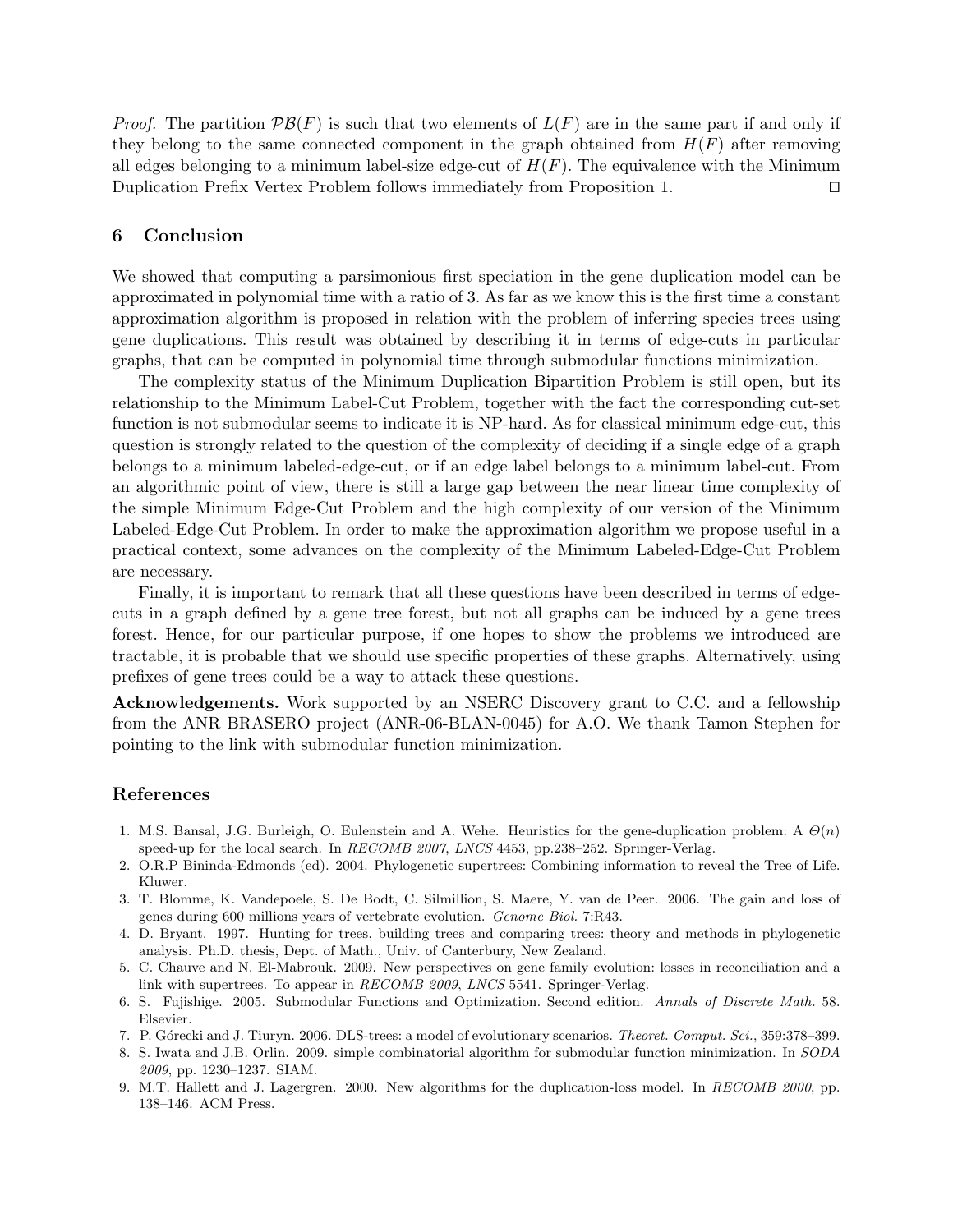- 10. M.W. Hahn, M.V. Han and S.-G. Han. 2007. Gene family evolution across 12 Drosophilia genomes. PLoS Genet., 3:e197.
- 11. S. Jha, O. Sheyner and J.M. Wing. 2002. Two formal analyses of attack graphs. In CSFW 2002, pp. 49–63. IEEE Computer Society.
- 12. B. Ma, M. Li and L. Zhang. 2000. From gene trees to species trees. SIAM J. Comput., 30:729–752.
- 13. R.D.M. Page. 2002. Modified mincut supertrees. In WABI 2002, LNCS 2452, pp.537–551.
- 14. M.J. Sanderson and M.M. McMahon. 2007. Inferring angiosperm phylogeny from EST data with widespread gene duplication. BMC Evol. Biol., 7:S3.
- 15. C. Scornavacca, V. Berry and V. Ranwez 2009. From gene trees to species trees through a supertree approach. To appear in LATA 2009, LNCS 5457. Springer-Verlag.
- 16. C. Semple and M. Steel. 2000. A supertree method for rooted trees. Discrete Appl. Math., 105:147–158.
- 17. M. Stoer and F. Wagner 1997. A simple Min-Cut algorithm J. ACM., 44:585–591.
- 18. I. Wapinski, A. Pfeffer, N. Friedman and A. Regev. 2007. Natural history and evolutionary principles of gene duplication in fungi. Nature, 449:54–61.
- 19. A. Wehe, M.S. Bansal, J.G. Burleigh and O. Eulenstein. 2008. DupTree: a program for large-scale phylogenetic analyses using gene tree parsimony. Bioinformatics, 24:1540–1541.